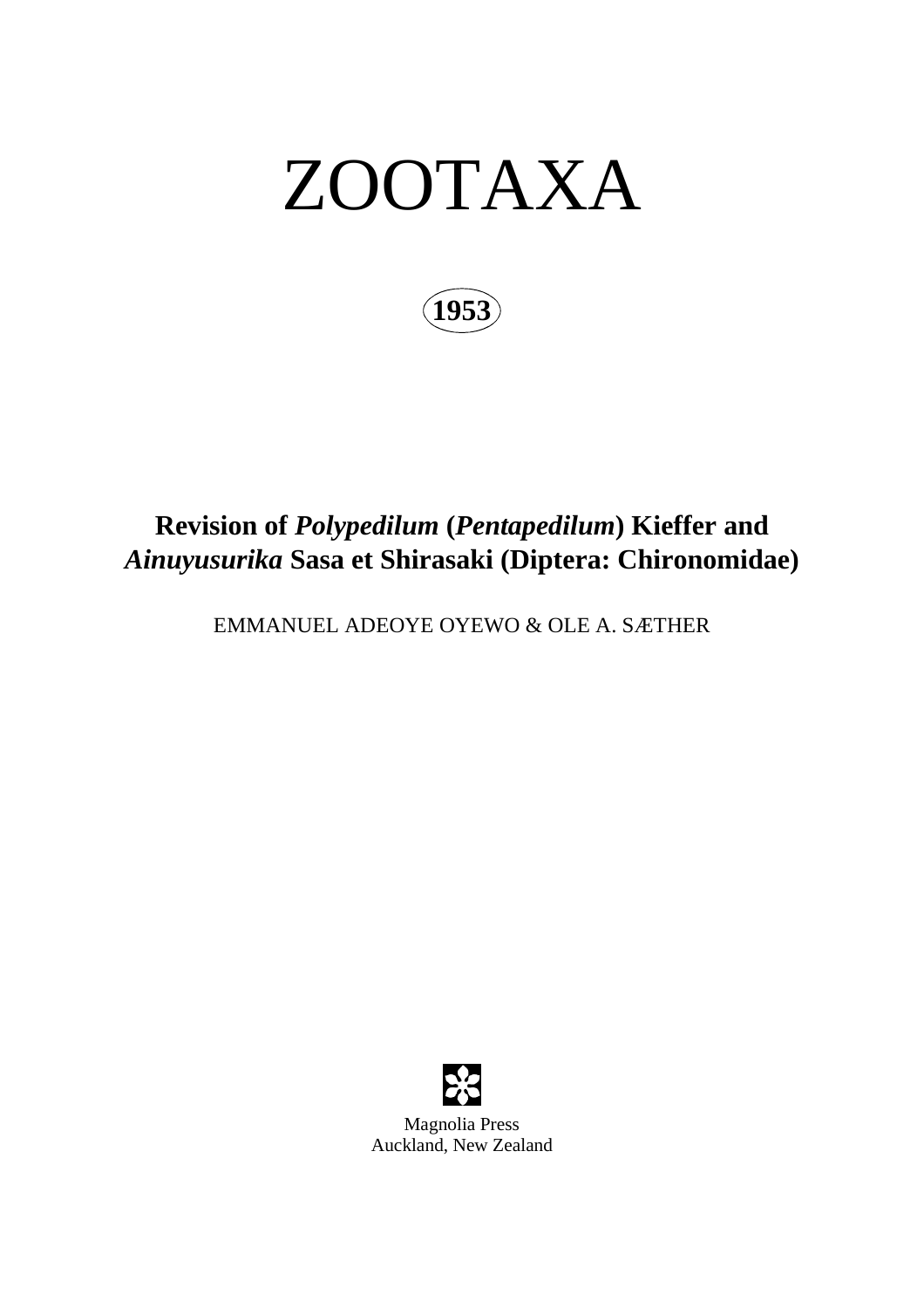Emmanuel Adeoye Oyewo & Ole A. Sæther **Revision of** *Polypedilum* **(***Pentapedilum***) Kieffer and** *Ainuyusurika* **Sasa et Shirasaki (Diptera: Chironomidae)** (*Zootaxa* 1953) 145 pp.; 30 cm. 5 Dec 2008 ISBN 978-1-86977-299-4 (paperback) ISBN 978-1-86977-300-7 (Online edition)

FIRST PUBLISHED IN 2008 BY Magnolia Press P.O. Box 41-383 Auckland 1346 New Zealand e-mail: zootaxa@mapress.com http://www.mapress.com/zootaxa/

© 2008 Magnolia Press

All rights reserved.

No part of this publication may be reproduced, stored, transmitted or disseminated, in any form, or by any means, without prior written permission from the publisher, to whom all requests to reproduce copyright material should be directed in writing.

This authorization does not extend to any other kind of copying, by any means, in any form, and for any purpose other than private research use.

ISSN 1175-5326 (Print edition) ISSN 1175-5334 (Online edition)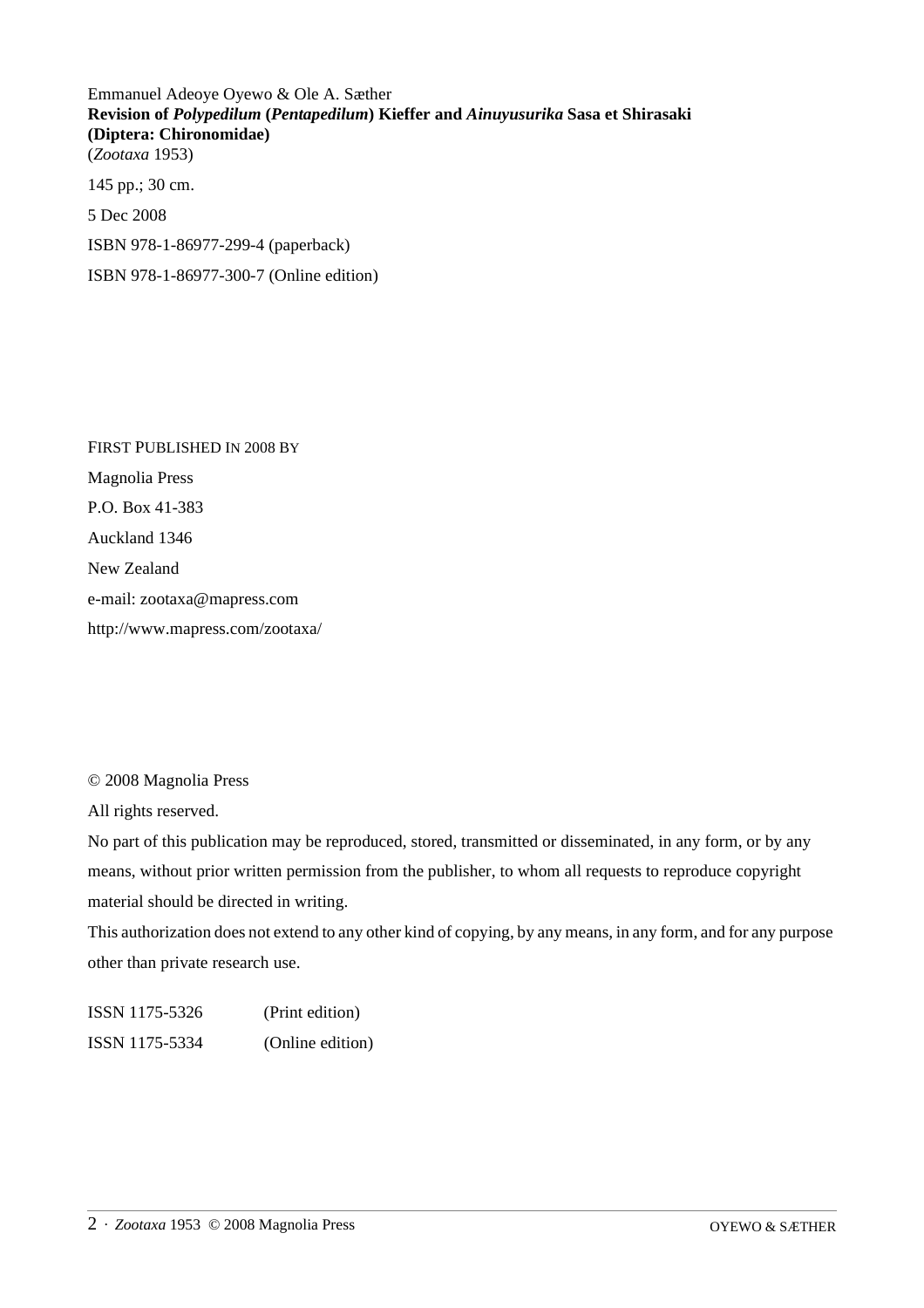Copyright © 2008 · Magnolia Press



### **Revision of** *Polypedilum* **(***Pentapedilum***) Kieffer and** *Ainuyusurika* **Sasa** *et* **Shirasaki (Diptera: Chironomidae)**

#### EMMANUEL ADEOYE OYEWO & OLE A. SÆTHER1

*The Natural History Collections, Bergen Museum, University of Bergen, NO-5007 Bergen, Norway 1 Corresponding author. E-mail: ole.sather@zmb.uib.no*

#### **Table of contents**